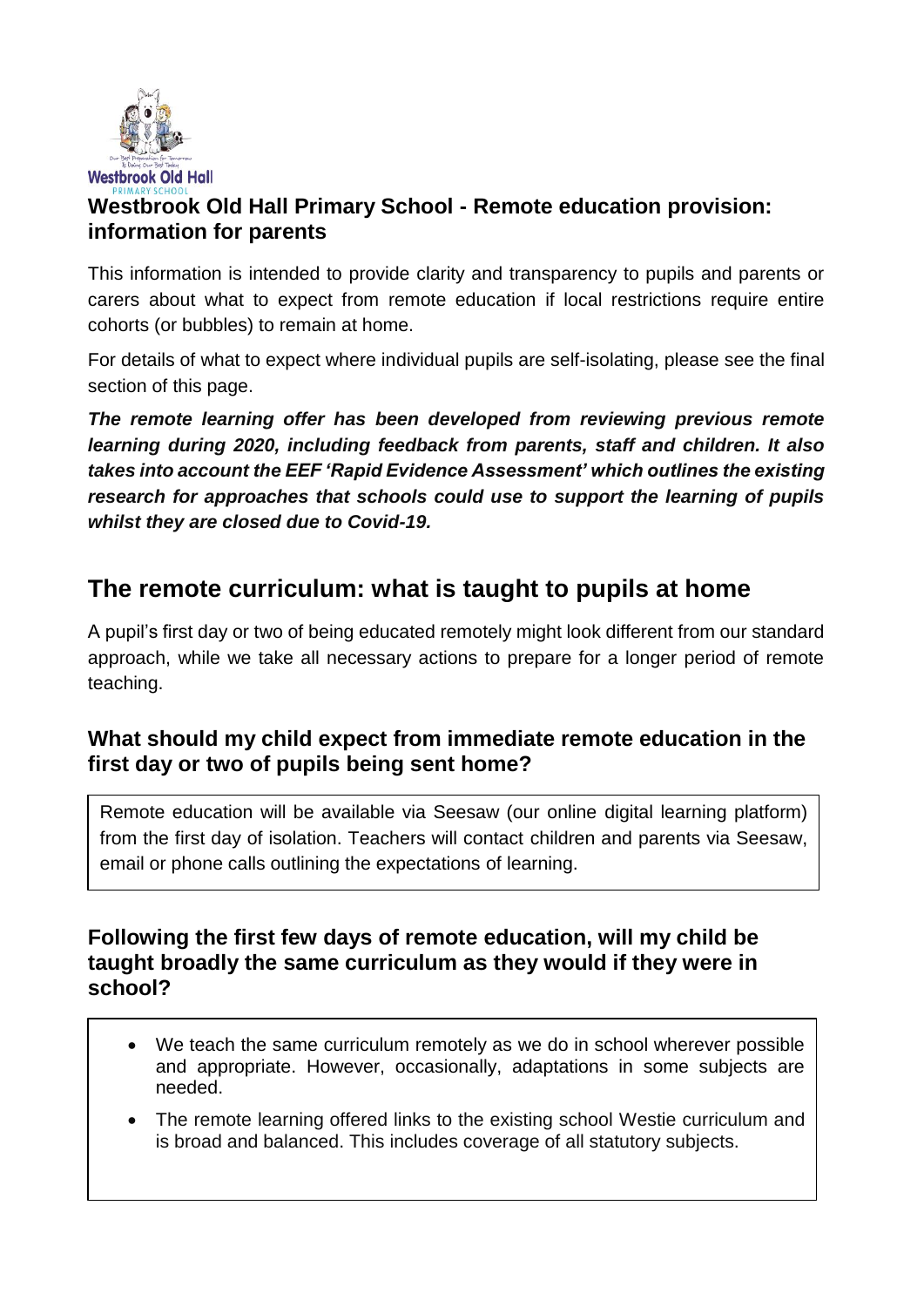# **Remote teaching and study time each day**

## **How long can I expect work set by the school to take my child each day?**

We expect that remote education (including remote teaching and independent work) will take pupils broadly the following number of hours each day:

| Primary school-aged pupils | The remote learning offer will<br>follow, as much as possible, the<br>structure of a typical school<br>day.                                                                                                                                                                                           |
|----------------------------|-------------------------------------------------------------------------------------------------------------------------------------------------------------------------------------------------------------------------------------------------------------------------------------------------------|
|                            | Following the DfE guidance for<br>Remote Learning:                                                                                                                                                                                                                                                    |
|                            | Provide<br>teaching<br>that<br>is<br>equivalent in length to the core<br>teaching pupils would receive in<br>school. This will include both<br>recorded or live direct teaching<br>time and time for pupils to<br>tasks<br>complete<br>and<br>assignments independently,<br>and will be as a minimum: |
|                            | Key Stage 1: 3 hours a day on<br>average across the cohort, with<br>less for younger children                                                                                                                                                                                                         |
|                            | Key Stage 2: 4 hours a day                                                                                                                                                                                                                                                                            |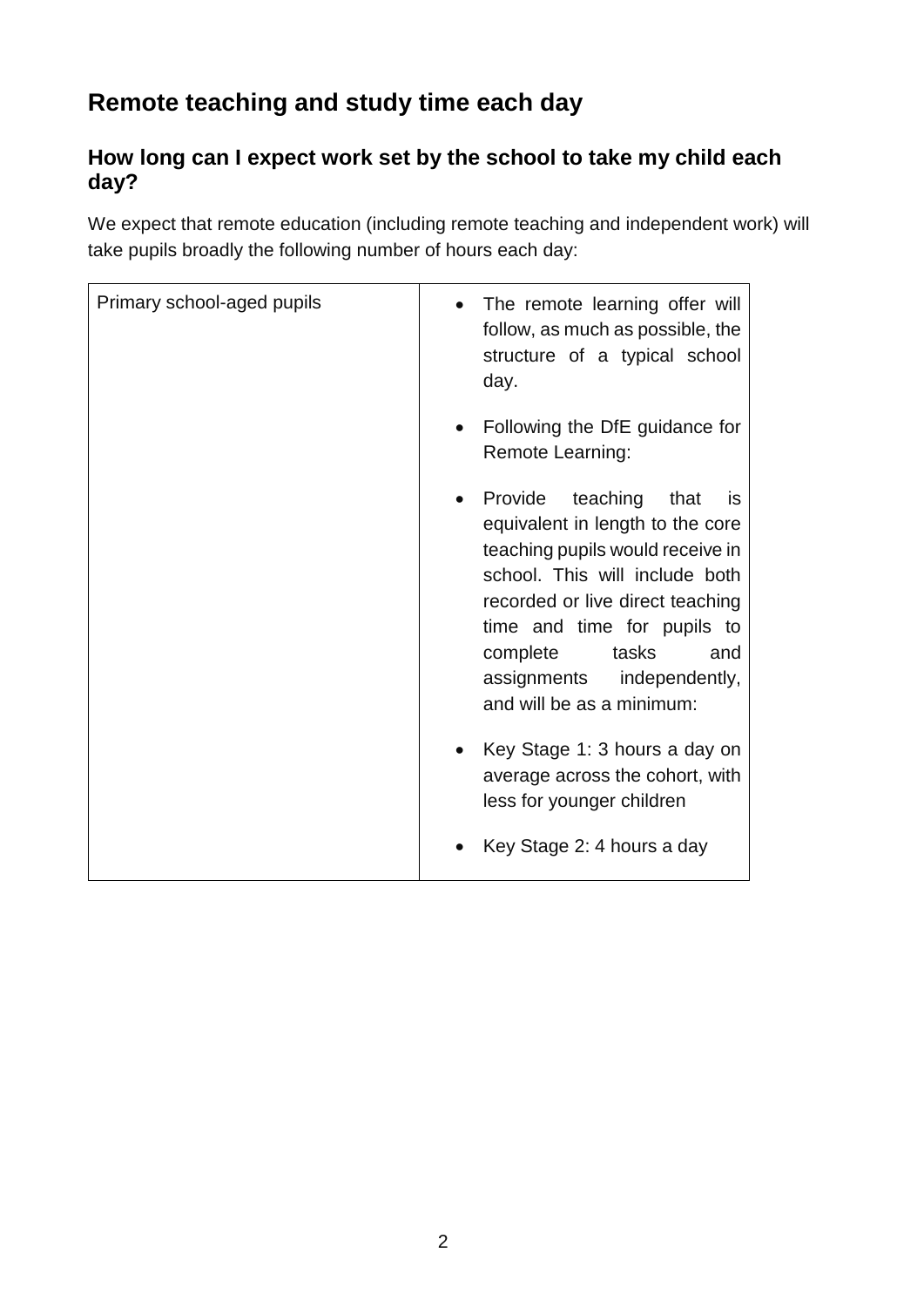## **Accessing remote education**

## **How will my child access any online remote education you are providing?**

- All online learning will be shared via Seesaw (our online digital learning platform). Parents and pupils are familiar with this tool as it is also used to deliver weekly home learning.
- Seesaw enables teachers to provide live and recorded input leading to pupilteacher interaction and enabling feedback to be given live, through recorded videos and in written form.

## **If my child does not have digital or online access at home, how will you support them to access remote education?**

We recognise that some pupils may not have suitable online access at home. We take the following approaches to support those pupils to access remote education:

- Teachers contact each family (as outlined above) to discuss access to remote learning at home and the school office will survey parents and carers.
- Any children identified as not having access to devices are provided with one from school on a loan basis with appropriate use guidelines shared and agreed. This is reviewed regularly.
- Printed packs of learning and resources can be supplied to parents on request.
- Pupil access to Seesaw is reviewed daily by the teachers. Any pupils not accessing Seesaw are contacted by the class teacher in the first instance with an offer of support. This is raised with SLT if further concerns are identified.
- If parents require further support to access remote education they can speak to their teacher directly or email school on office@westbrookoldhall.com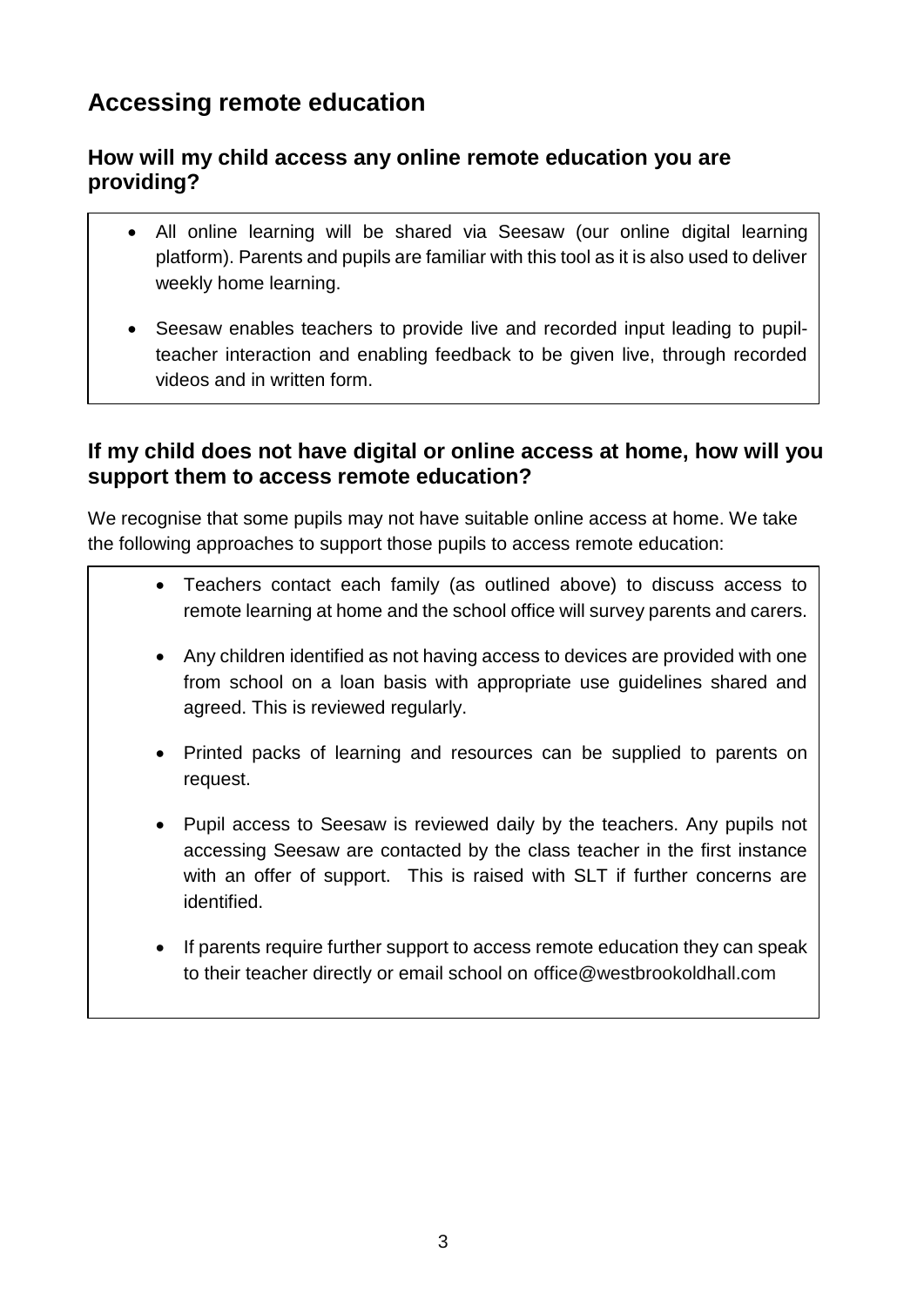## **How will my child be taught remotely?**

We use a combination of the following approaches to teach pupils remotely:

Examples of remote teaching approaches:

*Our teaching approaches have been developed from reviewing previous remote learning during 2020, including feedback from parents, staff and children. It also takes into account the EEF 'Rapid Evidence Assessment' which outlines the existing research for approaches that schools could use to support the learning of pupils whilst they are closed due to Covid-19.* 

- A wide range of pre-recorded video or audio recordings from the class teacher. Teacher instruction/explanations are key elements of teaching and through Seesaw your child will access recorded instructions from their teacher.
- Commercially available websites supporting the teaching of specific subjects, including video clips or sequences.
- Resources to support online learning: PowerPoints with questions/learning, suggested activities away from the screen and scaffolds for learning.
- Live interactions with teacher and children where appropriate.
- Opportunities for peer interaction across the timetable where appropriate.

The above materials and strategies are used to develop a highly personalised and differentiated curriculum for our pupils to maximise opportunities for progress in all subject areas.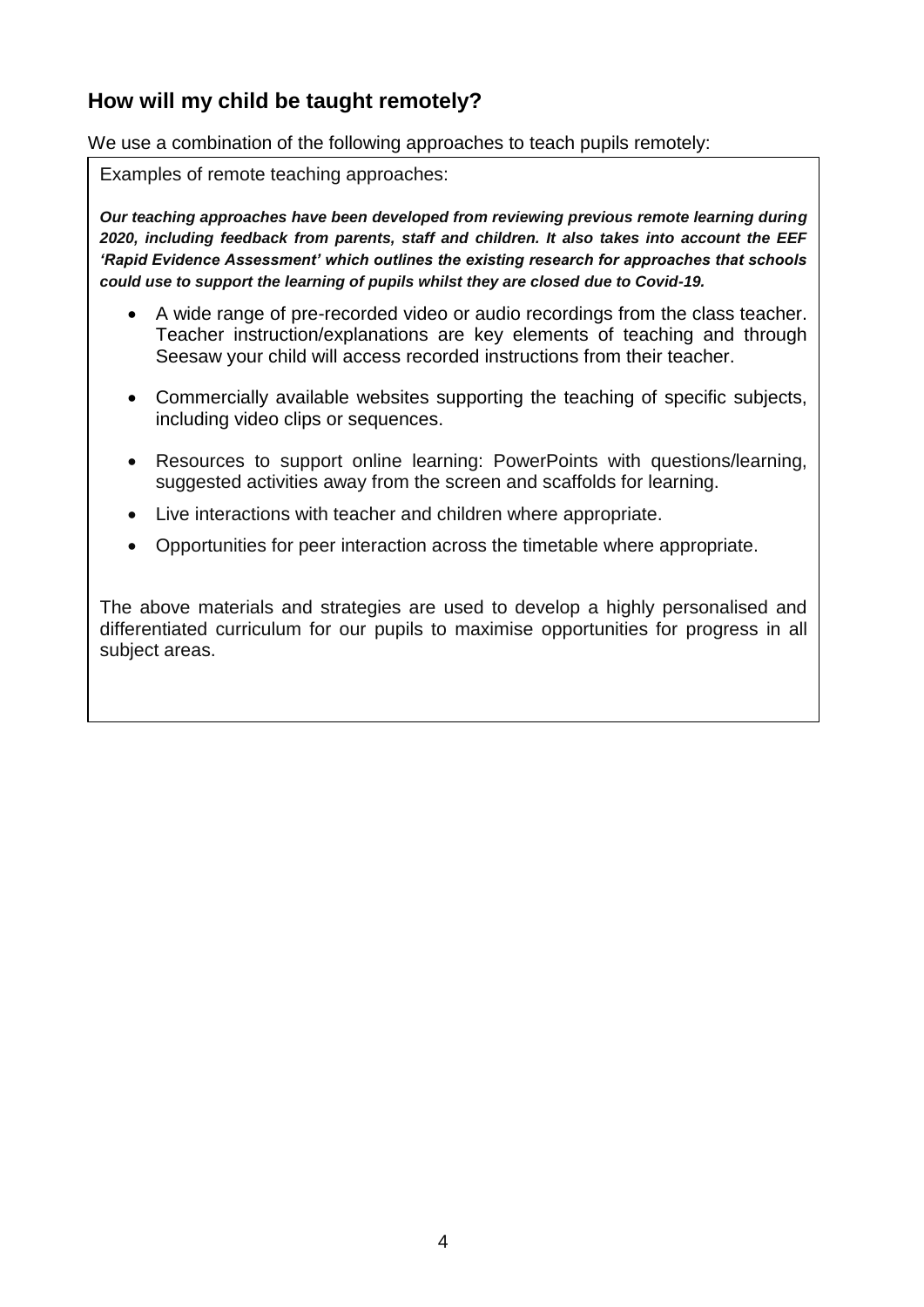# **Engagement and feedback**

#### **What are your expectations for my child's engagement and the support that we as parents and carers should provide at home?**

There is an expectation that pupils engage with learning on a daily basis and this is monitored by class teachers and or teaching assistants if required. All teaching staff keep a log of engagement and this is reviewed by senior leaders within the school. If a child is unwell/unable to engage with remote education, then parents are expected to contact school in the usual way.

• Staff will support parents and carers with emails, communication through Seesaw and individual pastoral calls with parents.

• Pastoral welfare interactions will take place on a regular basis in addition to live/recorded class pastoral/assemblies on the Seesaw digital platform.

• Where possible, if a child can learn alongside the suggested daily timetable, teachers will be able to support, advise and feedback throughout the lesson as well as offering support materials and extension challenges as needed.

• Children will receive timely feedback from teachers with clear communication regarding the next steps of learning – this will be differentiated in accordance with the age and stage of the child's learning. This may be written, recorded or verbal. This will be in accordance with the school's Feedback and Intervention Policy. Staff can also send work back to the child with notes/video messages on how to improve. The child can then resubmit the work once improvements have been made

• Children can communicate with teachers throughout the day via Seesaw and ask for help if needed

• Where children are unable to learn alongside the teacher and peers, work will be available online at the beginning of each day. Feedback will still be given once work is submitted.

• Teachers will work with parents on an individual basis to support where there are difficulties and offer strategies and prioritise learning.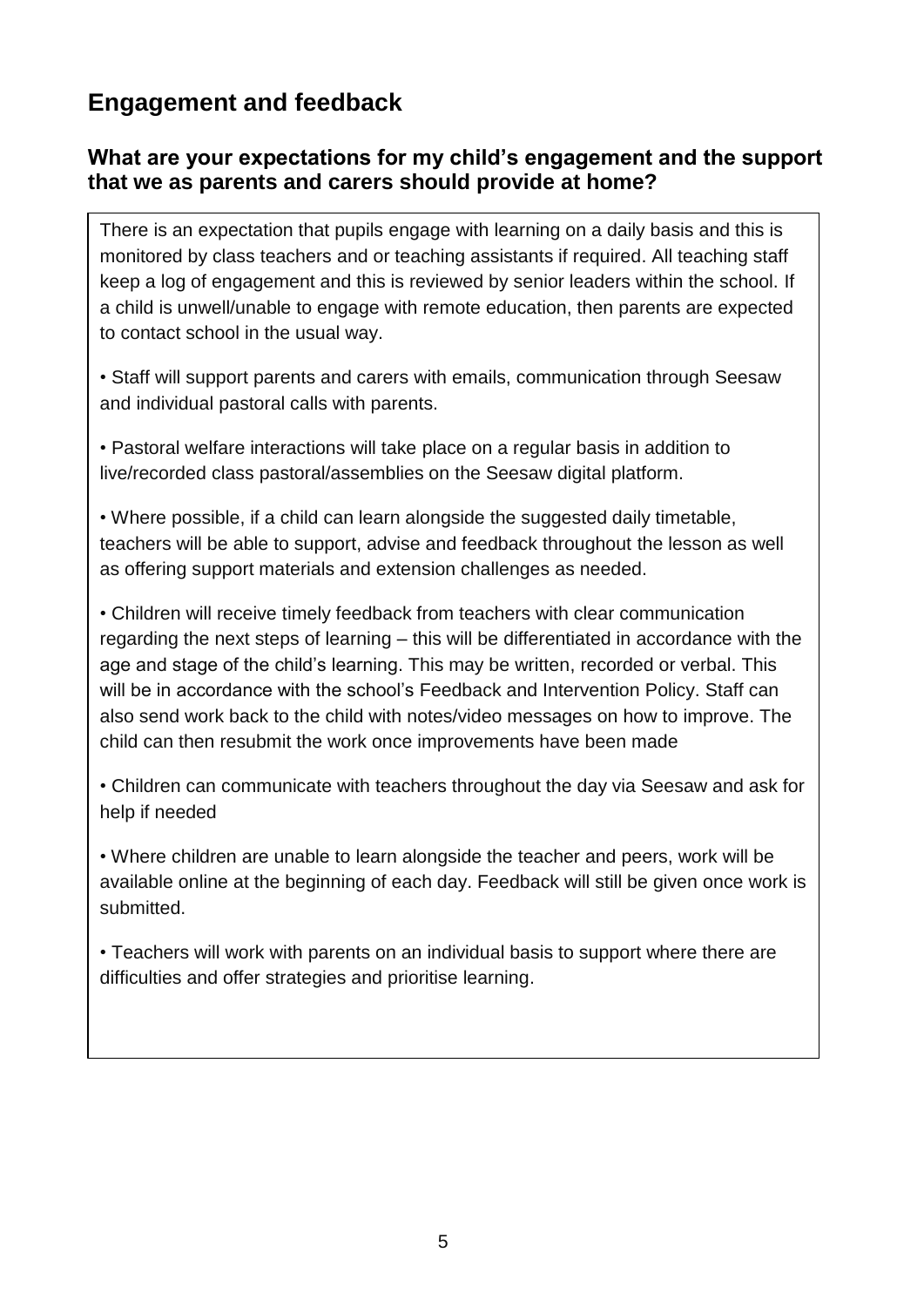## **How will you check whether my child is engaging with their work and how will I be informed if there are concerns?**

Learning is reviewed daily by teachers and parents can access Seesaw activities set, activities completed by their own child as well as feedback given at any time:

• Clear learning outcomes are set for every lesson with clear success criteria so both parents and children will fully understand what is required.

• Pupils' engagement with remote education is checked daily.

• If a child is not accessing online learning, parents will be contacted for support and guidance.

• If a child is reluctant to complete work, strategies and support is offered by teachers in the first instance with further support from the SENDCO where needed.

• Where parents have shared difficulties in accessing learning, an agreed learning approach will be discussed with parents and teachers.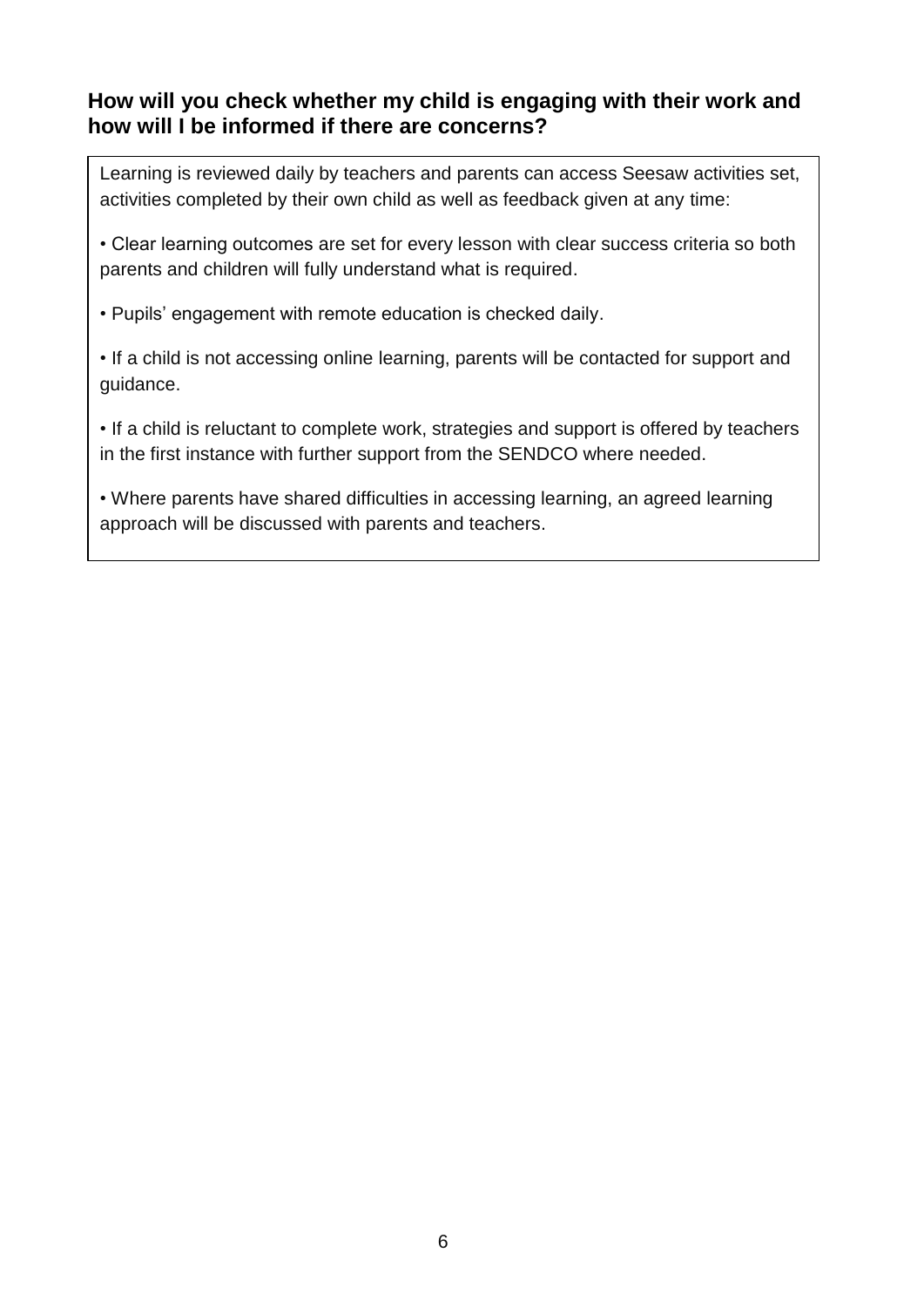## **How will you assess my child's work and progress?**

Feedback can take many forms and may not always mean extensive written comments for individual children. For example, whole-class feedback or quizzes marked automatically via digital platforms are also valid and effective methods, amongst many others. Our approach to feeding back on pupil work is as follows:

- Teachers provide timely feedback for all lessons. This may sometimes be during the lesson, either verbally, via online support or written. Wherever possible, feedback will be given daily for Maths and English lessons and within the week for all other subjects.
- Feedback, where appropriate, will be given in line with the school's Feedback and Intervention Policy with comments highlighting the next sequential steps in learning.
- Children will be given the opportunity to respond to feedback.
- Where work is submitted after the day it was set, feedback and learning guidance will still be received by the child at the earliest opportunity.
- Year groups will continue to moderate learning across all classes to ensure consistency in assessment and this will support next step purposeful planning in all subject areas.
- When required, written feedback can also be sent to parents alongside this giving more specific points for improvements or advice.

## **Additional support for pupils with particular needs**

#### **How will you work with me to help my child who needs additional support from adults at home to access remote education?**

We recognise that some pupils, for example some pupils with special educational needs and disabilities (SEND), may not be able to access remote education without support from adults at home. We acknowledge the difficulties this may place on families, and we will work with parents and carers to support those pupils in the following ways: